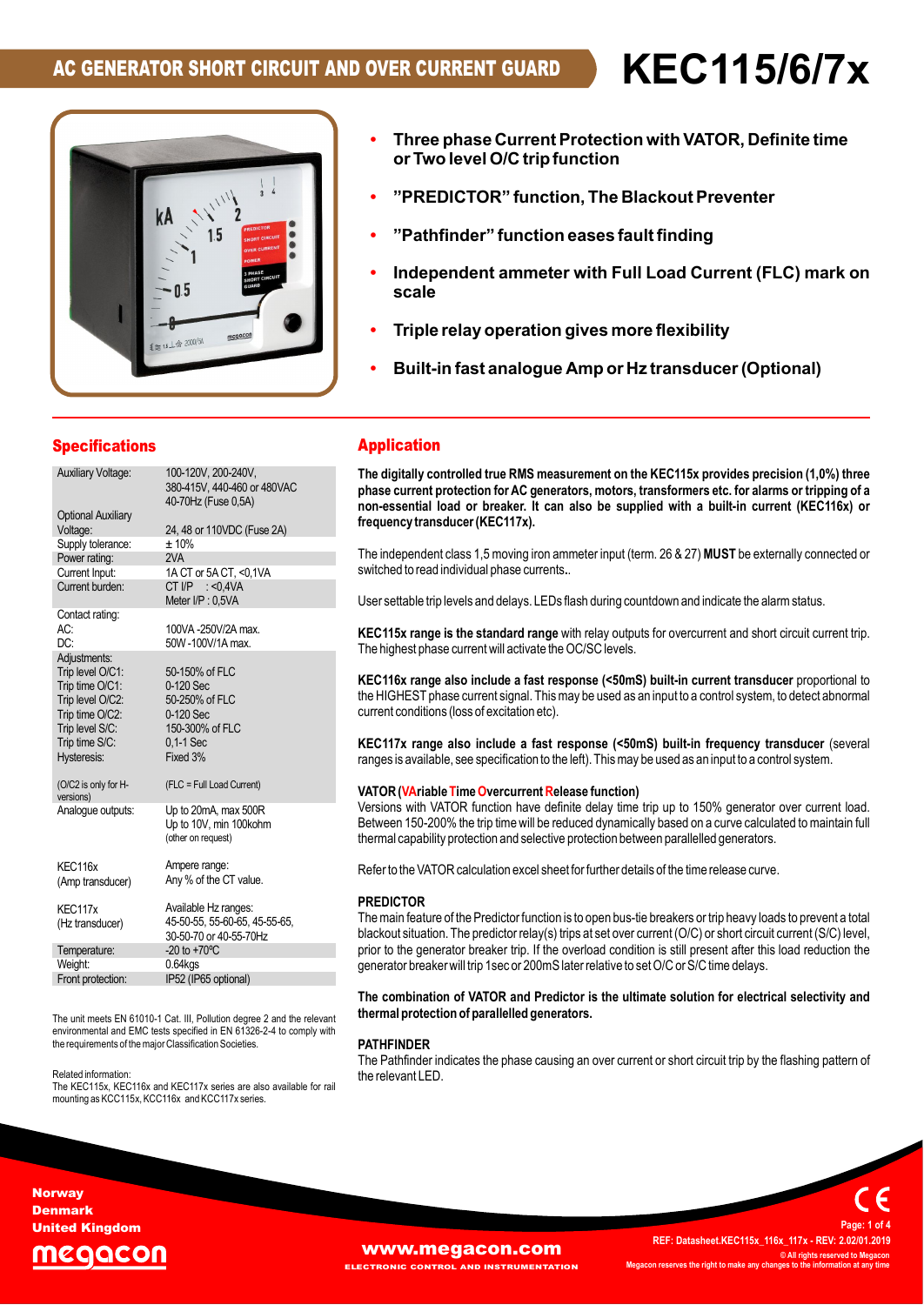# **AC GENERATOR SHORT CIRCUIT AND OVER CURRENT GUARD KEC115/6/7x**

# KEC115E - KEC116E -KEC117E **ShortCircuit andOverCurrent VATORGuard**

#### Short Circuit and Over Current VATOR Guard

Short Circuit and Over Current VATOR Guard<br>O/C VATOR and definite time S/C trip delays maintain discrimination between<br>parallelled generators. The fail-safe relay R3 (O/C & S/C) should be used to open the O/C VATOR and definite time S/C trip delays maintain discrimination between<br>parallelled generators. The fail-safe relay R3 (O/C & S/C) should be used to open the<br>generator breaker. R1 (S/C) and R2 (O/C) can be used for lo generator breaker. R1 (S/C) and R2 (O/C) can be used for local indication, alarm system<br>or PM-System etc. All relays latch after trip.

## **Description Contract Contract Contract Contract Contract Contract Contract Contract Contract Contract Contract Contract Contract Contract Contract Contract Contract Contract Contract Contract Contract Contract Contract Co**

|                             |     |                 |                     |                          |                |                             |                             | <b>Relays: Cascade 1</b>                               |                                         |
|-----------------------------|-----|-----------------|---------------------|--------------------------|----------------|-----------------------------|-----------------------------|--------------------------------------------------------|-----------------------------------------|
|                             | S/C | O/C             | O/C<br>2            | Fail<br>Safe             | Latch          | <b>Definite</b><br>Time S/C | <b>Definite</b><br>Time O/C | <b>VATOR</b>                                           | Predictor                               |
| R <sub>1</sub>              |     |                 |                     |                          |                |                             |                             |                                                        |                                         |
| R <sub>2</sub>              |     |                 |                     |                          |                |                             |                             |                                                        |                                         |
| R <sub>3</sub>              |     |                 |                     |                          |                |                             |                             |                                                        |                                         |
| Model<br>KEC115E<br>KEC116E |     | Latch<br>χ<br>χ | $\blacksquare$<br>χ | Analogue output Hz range | $\blacksquare$ | $S/C$ :<br>$O/C$ :          | <b>Adjustments</b>          | <b>Trip level</b><br>150-300% of FLC<br>50-150% of FLC | Delay<br>$0.1 - 1$ secs<br>$0-120$ secs |
| KEC117E                     |     | χ               | л                   |                          |                |                             |                             |                                                        |                                         |

# KEC115E2 - KEC116E2 - KEC117E2 **ShortCircuit andOverCurrent VATORGuard**

#### Short Circuit and Over Current VATOR Guard

VATOR AND IN THE SAFE IN THE SAFE OF A SAFE IN THE SAFE IN THE SHOT IN SHOT SHOT SHOT IN SHOT OF THE SIGN OF T<br>The VATOR and definite time S/C trip delays. R2 (O/C) and the fail-safe relay R1 (S/C) short Circuit and Over Current vATOR Guard<br>O/C VATOR and definite time S/C trip delays. R2 (O/C) and the fail-safe relay R1 (S/C)<br>should be used to open the generator breaker. The common alarm relay R3 (S/C & O/C) O/C VATOR and definite time S/C trip delays. R2 (O/C) and the fail-sale relay R1 (S/C)<br>should be used to open the generator breaker. The common alarm relay R3 (S/C & O/C)<br>can be used for local indication. alarm system or P trip

|                                                                |     |        |          |                                |       |                             |                             | <b>Relays: Cascade 1</b>            |                                                     |
|----------------------------------------------------------------|-----|--------|----------|--------------------------------|-------|-----------------------------|-----------------------------|-------------------------------------|-----------------------------------------------------|
|                                                                | S/C | O/C    | O/C<br>2 | Fail<br>Safe                   | Latch | <b>Definite</b><br>Time S/C | <b>Definite</b><br>Time O/C | <b>VATOR</b>                        | Predictor                                           |
| R <sub>1</sub>                                                 |     |        |          |                                |       |                             |                             |                                     |                                                     |
| R <sub>2</sub>                                                 |     |        |          |                                |       |                             |                             |                                     |                                                     |
| R <sub>3</sub>                                                 |     |        |          |                                |       |                             |                             |                                     |                                                     |
| Model<br><b>KEC115E2</b><br><b>KEC116E2</b><br><b>KEC117E2</b> |     | χ<br>χ |          | Latch Analogue output Hz range | ٠     | $S/C$ :<br>$O/C$ :          | <b>Adiustments</b>          | <b>Trip level</b><br>50-150% of FLC | Delay<br>150-300% of FLC 0.1-1 secs<br>$0-120$ secs |

# KEC115F - KEC116F - KEC117F **ShortCircuit andOverCurrentGuard**

## **Short Circuit and Over Current Guard**

**Definite time Of Short Circuit and Over Current Guard**<br>Replaces the **classic** KEC115. Definite time O/C and S/C trip delays. Fail-safe S/C<br>relay. All relays latch after trip. Either R1 (S/C) and R2 (O/C) can be used to trip<br>generator brea short Circuit and Over Current Guard<br>Replaces the classic KEC115. Definite time O/C and S/C trip delays. Fail-safe S/C<br>relay. All relays latch after trip. Either R1 (S/C) and R2 (O/C) can be used to trip

**or**Short Circuit and Over Current Guard<br>Definite time O/C and S/C trip delays. Either R1 (S/C) and R2 (O/C) can be used to trip<br>denerator breaker with R3 as a common alarm or R3 can trip the generator breaker with onort Circuit and Over Current Guard<br>Definite time O/C and S/C trip delays. Either R1 (S/C) and R2 (O/C) can be used to trip<br>generator breaker with R3 as a common alarm **or** R3 can trip the generator breaker with Definite time O/C and S/C trip delays. Etther RT (S/C) and RZ (O/C) can be used to trip<br>generator breaker with R3 as a common alarm **or** R3 can trip the generator breaker with<br>R1/R2 used for local indication. PMS or alarm generator preaker with R3 as a common alarm **o**r R3 can trip the generator breaker with<br>R1/R2 used for local indication, PMS or alarm system input etc. NON fail- safe latching<br>relays. Since all relays are NON fail-safe thi relays. Since all relays are NON fail-safe this version is only suitable as a replacement<br>for older installations.

KEC115F2 - KEC116F2 - KEC117F2 **ShortCircuit andOverCurrentGuard**

#### **O/C** | **O/C** | **O/C** | Fail<br>2 | Safe **Fail Safe Latch Definite Time S/C Relays: Cascade 1**<br>**Definite** VATOR Predictor **Definit** Definite VATOR<br>Time O/C R1  $\sqrt{2}$   $\sqrt{2}$ R2 R3  $\sqrt{ }$ **R3 Latch Analogue output Hz range <sup>X</sup> - - <sup>X</sup> <sup>X</sup> - <sup>X</sup>** $\frac{x}{x}$  **x** Model KEC115F KEC116F<br>KEC117F **AdjustmentsAdjustments Trip level Delay<br><b>Adjustments Trip level Delay<br>S/C: 150-130% of FLC 0-120secs 0-0C: 50-150% of FLC 0-120secs**

#### **Definite**

|                                                                |     |             |          |                                |                          |                             |                             | <b>Relays: Cascade 1</b>                               |                                         |
|----------------------------------------------------------------|-----|-------------|----------|--------------------------------|--------------------------|-----------------------------|-----------------------------|--------------------------------------------------------|-----------------------------------------|
|                                                                | S/C | O/C         | O/C<br>2 | Fail<br>Safe                   | Latch                    | <b>Definite</b><br>Time S/C | <b>Definite</b><br>Time O/C | <b>VATOR</b>                                           | Predictor                               |
| R <sub>1</sub>                                                 |     |             |          |                                |                          |                             |                             |                                                        |                                         |
| R <sub>2</sub>                                                 |     |             |          |                                |                          |                             |                             |                                                        |                                         |
| R <sub>3</sub>                                                 |     |             |          |                                |                          |                             |                             |                                                        |                                         |
| Model<br><b>KEC115F2</b><br><b>KEC116F2</b><br><b>KEC117F2</b> |     | χ<br>χ<br>χ | χ<br>χ   | Latch Analogue output Hz range | ٠<br>$\blacksquare$<br>X | $S/C$ :<br>$O/C$ :          | Adjustments                 | <b>Trip level</b><br>150-300% of FLC<br>50-150% of FLC | Delay<br>$0.1 - 1$ secs<br>$0-120$ secs |

# KEC115G - KEC116G - KEC117G **ShortCircuit andOverCurrentGuard**

#### **Short Circuit and Over Current Guard**

state **contrary and the contrary of the contrary of the Short Circuit and Over Current Guard<br>For marine emergency/harbour generator sets. Definite time O/C and S/C trip delays.** onort Circuit and Over Current Guard<br>For marine **emergency/harbour** generator sets. Definite time O/C and S/C trip delays.<br>Non-latching O/C trip relay (R2) and non-failsafe S/C trip relay (R1). If an engine is set Non-latching O/C trip relay (R2) and non-failsafe S/C trip relay (R1). If an engine is set non-latching O/C trip relay (KZ) and hon-lansale S/C trip relay (KT). It an engine is set<br>as an emergency generator only R1 (S/C) shall be used to open the generator breaker<br>as per the requirements of classification societ as per the requirements of classification societies. In harbour operation both relay R1 and R2 shall open the breaker. R3 operates on both S/C and O/C and can be used for alarm system input etc.

|                                               |     |                      |                     |                          |       |                             |                                                     | <b>Relays: Cascade 1</b>            |                                                     |
|-----------------------------------------------|-----|----------------------|---------------------|--------------------------|-------|-----------------------------|-----------------------------------------------------|-------------------------------------|-----------------------------------------------------|
|                                               | S/C | O/C                  | O/C<br>$\mathbf{2}$ | Fail<br>Safe             | Latch | <b>Definite</b><br>Time S/C | <b>Definite</b><br>Time O/C                         | <b>VATOR</b>                        | Predictor                                           |
| R <sub>1</sub>                                |     |                      |                     |                          |       |                             |                                                     |                                     |                                                     |
| R <sub>2</sub>                                |     |                      |                     |                          |       |                             |                                                     |                                     |                                                     |
| R <sub>3</sub>                                |     |                      |                     |                          |       |                             |                                                     |                                     |                                                     |
| Model<br><b>KEC115G</b><br>KEC116G<br>KEC117G |     | Latch<br>χ<br>χ<br>х | χ<br>χ              | Analogue output Hz range | χ     | $S/C$ :                     | Adjustments<br>$O/C$ :<br>Hysteresis (R2): Fixed 3% | <b>Trip level</b><br>50-150% of FLC | Delay<br>150-300% of FLC 0.1-1 secs<br>$0-120$ secs |

The MEGACON policy is one of continuous improvement, consequently<br>equipment supplied may vary in detail from this publication.

Depending on application, select the model that matches the electrical installation.<br>If none of the listed models fit your purpose please contact Megacon for customer adaptation.





Denmark United Kingdom

**Norway** 

## egacon

**[www.megacon.com](http://www.megacon.com)** ELECTRONIC CONTROL AND INSTRUMENTATION

**Uniquely MEGACON, simpler it can't be!**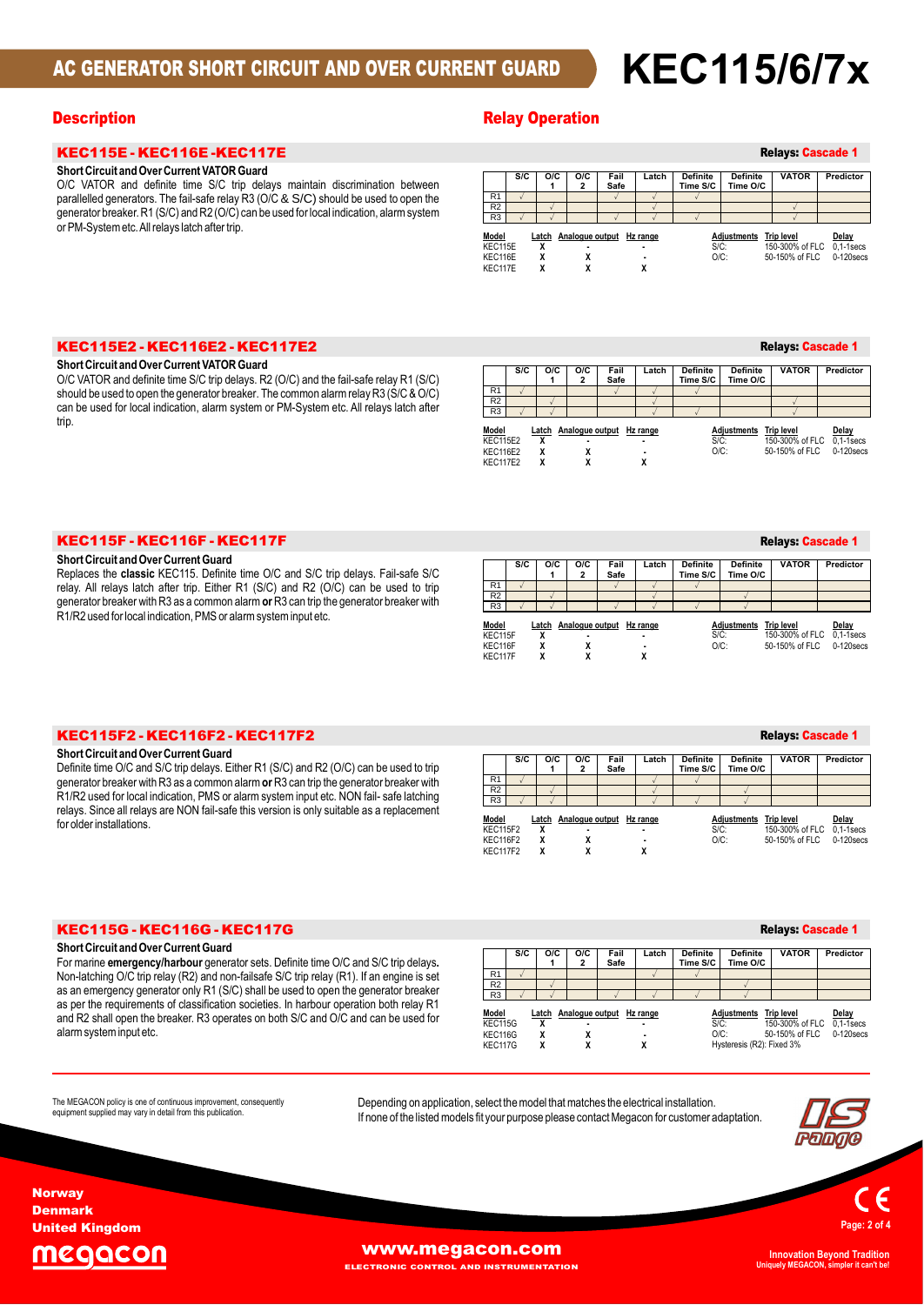# **AC GENERATOR SHORT CIRCUIT AND OVER CURRENT GUARD KEC115/6/7x**

## **Description**

## KEC115H - KEC116H - KEC117H **ShortCircuitKEC115H - KEC116H - KEC117H<br>Short Circuit and 2-level Over Current Predictor Guard**

## anoric

z-lever O/C settings. Definite time O/C and S/C trip delays. Instead of the VATOR<br>function the H-versions have 2 over current set trip levels to reduce trip time in high over<br>load situations. "Predictor" early action on re function the H-versions have 2 over current set trip levels to reduce trip time in high over<br>full set O/C or S/C time. R3 is delayed and will trip after full set O/C time + 1sec or S/C<br>time + 200mS. R3 is used to open the O/C settings. Definite time O/C and S/C trip delays. Instead of the VATOR short Circuit and 2-level Over Current Predictor Guard<br>2-level O/C settings. Definite time O/C and S/C trip delays. Instead of the VATOR<br>function the H-versions have 2 over current set trip levels to reduce trip time in hi time + 200mS. R3 is used to open the generator breaker. R1 or R2 are used for bus-tie breaker opening or for preference load tripping.

# KEC115H4 - KEC116H4 - KEC117H4 **ShortCircuit and 2-levelOverCurrentGuard**

#### $\frac{2}{\sqrt{2}}$ anoric

OFFICE THE CHANGE THE CHANGE THAT THE CHANGE THAT THE CHANGE THAT THE CITY OF THE CITY OF THE CITY OF THE COMM<br>O/C settings. Definite time O/C and S/C trip delays. Instead of the VATOR short Circuit and z-level Over Current Guard<br>2-level O/C settings. Definite time O/C and S/C trip delays. Instead of the VATOR<br>function the H-versions have two over current set trip levels to reduce trip time in high 2-level O/C settings. Definite time O/C and S/C trip delays. Instead of the VATOR<br>function the H-versions have two over current set trip levels to reduce trip time in high<br>over load situations. All relays will trip after f flom the H-versions have two over curren<br>load situations. All relays will trip after fu<br>flexibility for a variety of applications.

# KEC115H5 - KEC116H5 - KEC117H5 **ShortCircuit and 2-levelOverCurrentPredictorGuard**

Short Circuit and 2-level Over Current Predictor Guard

**Short Circuit and 2-level Or Current Predictor Guard<br>2-level O/C settings. Definite time O/C trip delays. "Predictor" early action on R1 and R2<br>. both relays will trip after full set O/C or S/C time. R3 is delayed and wil** z-lever O/C settings. Defirite time O/C trip delays. Predictor early action on K1 and K2<br>, both relays will trip after full set O/C **or** S/C time. R3 is delayed and will trip after full set<br>O/C time + 1sec **or** S/C time + rrelays will trip after full set O/C **or** S/C time. KS is delayed and<br>ime + 1sec **or** S/C time + 200mS. R3 is used to open the bre<br>for bus-tie breaker opening or for preference load tripping.

## KEC115P - KEC116P - KEC117P **KEC115P - KEC116P - KEC117P<br>Short Circuit. VATOR Over Current and Predictor Guard**

The best choice for dieser electric systems to prevent totally black out. VATOR OC tilp<br>delay. Fail safe and latching R3. "Predictor" early action on relays R1 and R2, R2 will trip<br>after full set O/C and R1 after full set state of the state of the state of the state of the state of the best choice for diesel electric systems to prevent totally black out. VATOR O/C trip<br>The best choice for diesel electric systems to prevent totally black out after full set O/C and R1 after full set S/C time. R3 is delayed and will trip after full set O/C arier run set O/C and R T after fun set S/C time. RS is delayed and will trip after fun set O/C<br>time + 1sec or S/C time + 200mS. R3 is used to open the generator breaker. R1 and/or<br>R2 are used for bus tie breaker opening, R2 are used for bus tie breaker opening, preference load tripping, PMS or alarm system<br>input etc.

## **KEC115P2 - KEC116P2 - KEC117P2**<br>Short Circuit and Over Current Predictor Guard **C117P2**<br>uard

**or**Short Circuit and Over Current Predictor Guard<br>Definite time O/C and S/C trip delays. Fail safe and latching R3. "Predictor" early action<br>on relays R1 and R2, R2 will trip after full set O/C and R1 after full set S/C time. onort Circuit and Over Current Predictor Guard<br>Definite time O/C and S/C trip delays. Fail safe and latching R3. "Predictor" early action<br>on relays R1 and R2. R2 will trip after full set O/C and R1 after full set S/C time. delayed and will trip after full set O/C time  $+$  1 sec or S/C time  $+$  200mS. R3 is used to open the generator breaker. R1 and/or R2 are used for bus tie breaker opening, preference load tripping, PMS or alarm system input etc.

# KEC115P3 - KEC116P3 - KEC117P3 **ShortCircuit andOverCurrent PredictorGuard (S/Conly)**

**orShort Circuit and Over Current Predictor Guard (S/C only)**<br>Definite time O/C and S/C trip delays. Fail safe and latching R3. "Predictor" early action<br>on relay R1 and R2, both relays will trip after full set S/C time. R3 i on ort Circuit and Over Current Predictor Guard (S/C only)<br>Definite time O/C and S/C trip delays. Fail safe and latching R3. "Predictor" early action<br>on relav R1 and R2. both relays will trip after full set S/C time. R3 is on relay R1 and R2, both relays will trip after full set S/C time. R3 is delayed and will trip on relay is traing is a bout relays will tilp after full set S/C time. Is suelayed and will tilp<br>after full set O/C time + 1sec or S/C time + 200mS. R3 is used to open the generator<br>breaker. R1 and R2 are used for bus tie

breaker. R1 and R2 are used for bus tie breaker opening, preference load tripping, PMS or alarm system input etc.

|  |  | <b>Relay Operation</b> |  |
|--|--|------------------------|--|
|--|--|------------------------|--|

#### o<br>**O**/C | O/C | **O/C** Fail<br>2 Safe **Fail Safe Latch Definite Time S/C Definitions: Cascade 2** Definite VATOR<br>Time O/C **Definite Predictor** R1  $\vee$   $\vee$   $\vee$   $\vee$   $\vee$   $\vee$   $\vee$   $\vee$   $\vee$   $\vee$   $\vee$   $\vee$   $\vee$   $\vee$   $\vee$   $\vee$   $\vee$   $\vee$   $\vee$   $\vee$   $\vee$   $\vee$   $\vee$   $\vee$   $\vee$   $\vee$   $\vee$   $\vee$   $\vee$   $\vee$   $\vee$   $\vee$   $\vee$   $\vee$   $\vee$   $\vee$   $\$ R2  $\vee$   $\vee$   $\vee$   $\vee$   $\vee$   $\vee$   $\vee$   $\vee$   $\vee$   $\vee$   $\vee$ R3 / / / / / / / / / / / / / **R3 Latch Analogue output Hz range <sup>X</sup>Adjustments Trip levelDelay** S/C: **- - <sup>X</sup>** <sup>15</sup> 300% of FLC 0,1-1secs O/C2:-Model Trip level **<sup>X</sup> - <sup>X</sup>Adjustments Inplevel Dealy Dealy<br>SIC: 150-300% of FLC 0.1-19ecs<br>O/C2: 50-150% of FLC 0-120secs DC1: 50-150% of FLC 0-120secs** KEC115H **<sup>X</sup> <sup>X</sup>** KEC116H 50-150% of FLC 0-120<br>50-150% of FLC 0-120<br>(R1): Fixed 3% KFC117H

|                          |     |            |          |                          |       |                             |                             | <b>Relays: Cascade 2</b>             |                         |
|--------------------------|-----|------------|----------|--------------------------|-------|-----------------------------|-----------------------------|--------------------------------------|-------------------------|
|                          | S/C | O/C        | O/C<br>2 | Fail<br>Safe             | Latch | <b>Definite</b><br>Time S/C | <b>Definite</b><br>Time O/C | <b>VATOR</b>                         | Predictor               |
| R <sub>1</sub>           |     |            |          |                          |       |                             |                             |                                      |                         |
| R <sub>2</sub>           |     |            |          |                          |       |                             |                             |                                      |                         |
| R <sub>3</sub>           |     |            |          |                          |       |                             |                             |                                      |                         |
| Model<br><b>KEC115H4</b> |     | Latch<br>χ |          | Analogue output Hz range | ٠     | S/C:                        | <b>Adiustments</b>          | <b>Trip level</b><br>150-300% of FLC | Delay<br>$0.1 - 1$ secs |
| KEC116H4                 |     | χ          |          |                          |       |                             | $O/C2$ :                    | 50-150% of FLC                       | $0-120$ secs            |
| <b>KEC117H4</b>          |     |            |          |                          |       |                             | $O/C1$ :                    | 50-150% of FLC                       | $0-120$ secs            |

#### **Definite**

|                          |     |     |          |                                |                |                             |                             | <b>Relays: Cascade 2</b>             |                         |
|--------------------------|-----|-----|----------|--------------------------------|----------------|-----------------------------|-----------------------------|--------------------------------------|-------------------------|
|                          | S/C | O/C | O/C<br>2 | Fail<br>Safe                   | Latch          | <b>Definite</b><br>Time S/C | <b>Definite</b><br>Time O/C | <b>VATOR</b>                         | Predictor               |
| R <sub>1</sub>           |     |     |          |                                |                |                             |                             |                                      |                         |
| R <sub>2</sub>           |     |     |          |                                |                |                             |                             |                                      |                         |
| R <sub>3</sub>           |     |     |          |                                |                |                             |                             |                                      |                         |
| Model<br><b>KEC115H5</b> |     | χ   |          | Latch Analogue output Hz range | ٠              | S/C:                        | Adjustments                 | <b>Trip level</b><br>150-300% of FLC | Delay<br>$0.1 - 1$ secs |
| <b>KEC116H5</b>          |     | χ   | x        |                                | $\blacksquare$ |                             | $O/C2$ :                    | 50-150% of FLC                       | $0-120$ secs            |
| <b>KEC117H5</b>          |     | χ   | χ        |                                | χ              |                             | $O/C1$ :                    | 50-150% of FLC                       | $0-120$ secs            |
|                          |     |     |          |                                |                |                             |                             | Hysteresis (R1 & R2): Fixed 3%       |                         |

|                             |     |        |          |                                |       |                             |                             | <b>Relays: Cascade 1</b>                               |                                         |
|-----------------------------|-----|--------|----------|--------------------------------|-------|-----------------------------|-----------------------------|--------------------------------------------------------|-----------------------------------------|
|                             | S/C | O/C    | O/C<br>2 | Fail<br>Safe                   | Latch | <b>Definite</b><br>Time S/C | <b>Definite</b><br>Time O/C | <b>VATOR</b>                                           | Predictor                               |
| R <sub>1</sub>              |     |        |          |                                |       |                             |                             |                                                        |                                         |
| R <sub>2</sub>              |     |        |          |                                |       |                             |                             |                                                        |                                         |
| R <sub>3</sub>              |     |        |          |                                |       |                             |                             |                                                        |                                         |
| Model<br>KEC115P<br>KEC116P |     | X<br>χ | χ        | Latch Analogue output Hz range |       | $S/C$ :<br>$O/C$ :          | Adjustments                 | <b>Trip level</b><br>150-300% of FLC<br>50-150% of FLC | Delay<br>$0.1 - 1$ secs<br>$0-120$ secs |
| KEC117P                     |     |        |          |                                |       |                             |                             | Hysteresis (R1 & R2): Fixed 3%                         |                                         |

|                          |     |     |          |                                |       |                             |                             | <b>Relays: Cascade 1</b>             |                         |
|--------------------------|-----|-----|----------|--------------------------------|-------|-----------------------------|-----------------------------|--------------------------------------|-------------------------|
|                          | S/C | O/C | O/C<br>2 | Fail<br>Safe                   | Latch | <b>Definite</b><br>Time S/C | <b>Definite</b><br>Time O/C | <b>VATOR</b>                         | Predictor               |
| R <sub>1</sub>           |     |     |          |                                |       |                             |                             |                                      |                         |
| R <sub>2</sub>           |     |     |          |                                |       |                             |                             |                                      |                         |
| R <sub>3</sub>           |     |     |          |                                |       |                             |                             |                                      |                         |
| Model<br><b>KEC115P2</b> |     | x   |          | Latch Analogue output Hz range |       | $S/C$ :                     | Adjustments                 | <b>Trip level</b><br>150-300% of FLC | Delay<br>$0.1 - 1$ secs |
| <b>KEC116P2</b>          |     | x   | x        |                                |       | $O/C$ :                     |                             | 50-150% of FLC                       | $0-120$ secs            |
| <b>KEC117P2</b>          |     | x   |          |                                |       |                             |                             | Hysteresis (R1 & R2): Fixed 3%       |                         |

|                                                                |     |                                      |                                |              |                                 |                             |                                                     | <b>Relays: Cascade 1</b>                                          |                       |
|----------------------------------------------------------------|-----|--------------------------------------|--------------------------------|--------------|---------------------------------|-----------------------------|-----------------------------------------------------|-------------------------------------------------------------------|-----------------------|
|                                                                | S/C | O/C                                  | O/C<br>$\overline{\mathbf{2}}$ | Fail<br>Safe | Latch                           | <b>Definite</b><br>Time S/C | <b>Definite</b><br>Time O/C                         | <b>VATOR</b>                                                      | Predictor             |
| R <sub>1</sub>                                                 |     |                                      |                                |              |                                 |                             |                                                     |                                                                   |                       |
| R <sub>2</sub>                                                 |     |                                      |                                |              |                                 |                             |                                                     |                                                                   |                       |
| R <sub>3</sub>                                                 |     |                                      |                                |              |                                 |                             |                                                     |                                                                   |                       |
| Model<br><b>KEC115P3</b><br><b>KEC116P3</b><br><b>KEC117P3</b> |     | Latch Analogue output<br>χ<br>x<br>x | χ<br>χ                         |              | Hz range<br>$\blacksquare$<br>χ | $S/C$ :                     | Adjustments<br>$O/C$ :<br>Hysteresis (R1): Fixed 3% | <b>Trip level</b><br>150-300% of FLC 0.1-1 secs<br>50-150% of FLC | Delay<br>$0-120$ secs |

The MEGACON policy is one of continuous improvement, consequently<br>equipment supplied may vary in detail from this publication.

Depending on application, select the model that matches the electrical installation.<br>If none of the listed models fit your purpose please contact Megacon for customer adaptation.





Denmark United Kingdom

**Norway** 



**WWW.Megacon.com**<br>**ELECTRONIC CONTROL AND INSTRUMENTAT** 

**EL AND INSTRUMENTATION** 

**Uniquely MEGACON, simpler it can't be!**